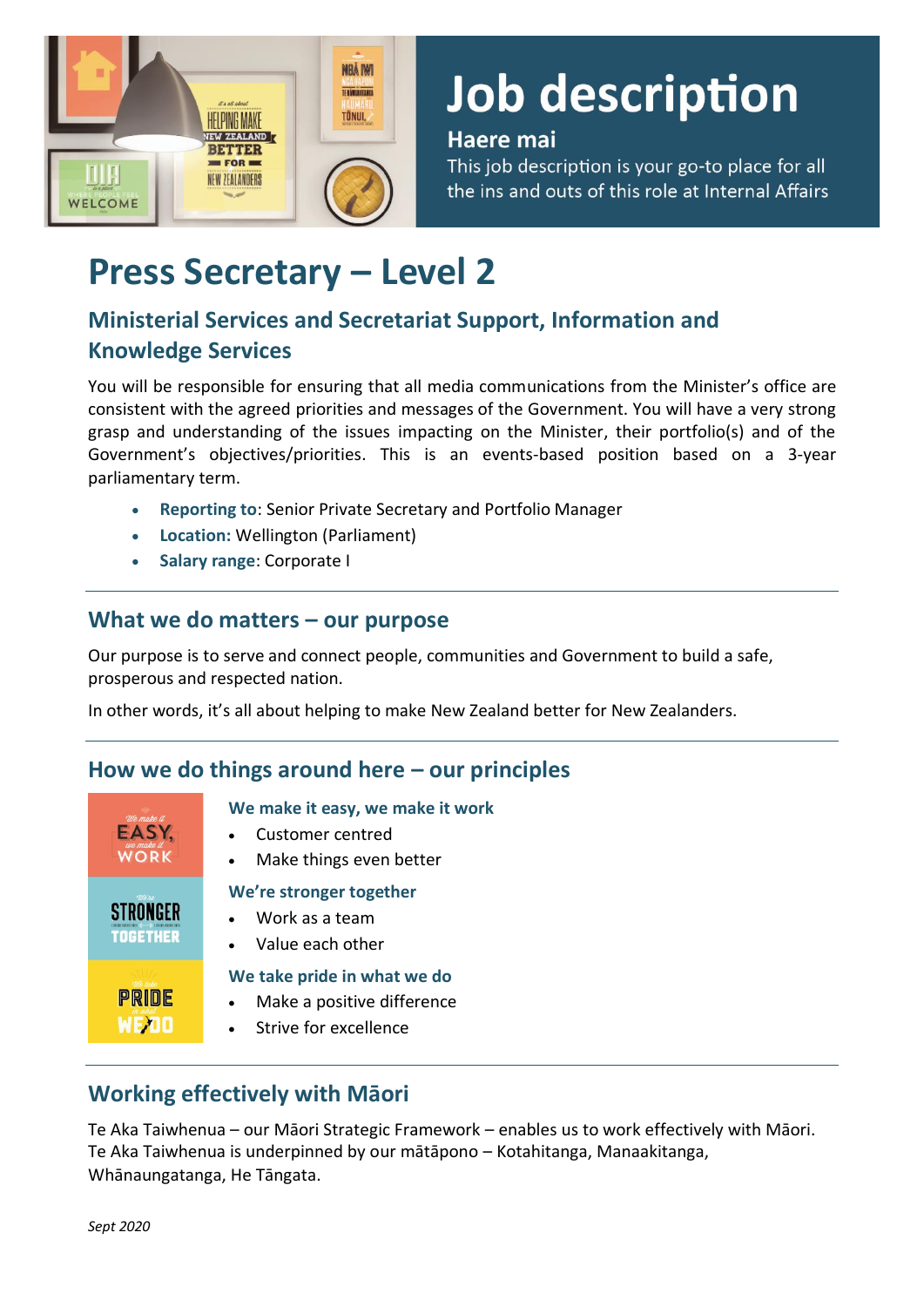As DIA is an agent of the Crown, Te Tiriti o Waitangi/The Treaty of Waitangi is important to everything we say or do. We recognise it as an enduring document central to New Zealand's past, present and future. Building and maintaining meaningful relationships is important to work effectively with Māori, stakeholders and other agencies. We accept our privileged role and responsibility of holding and protecting the Treaty of Waitangi / Te Tiriti o Waitangi.

| What you will do to contribute                                                                                                                                                                                                                                                                                                                                                                                                                                                                                                                                                                                                                                                                       |                                                                                                                                                                                                                                                                                                                                                                                                                                                                                                                                                                                                                                                                                                                                                                                                                                                                                                                                                                                                                                                                                                                                                                       |                                                  | As a result we will see                                                                                                                                                                                                                                                                                                                                                                  |  |  |
|------------------------------------------------------------------------------------------------------------------------------------------------------------------------------------------------------------------------------------------------------------------------------------------------------------------------------------------------------------------------------------------------------------------------------------------------------------------------------------------------------------------------------------------------------------------------------------------------------------------------------------------------------------------------------------------------------|-----------------------------------------------------------------------------------------------------------------------------------------------------------------------------------------------------------------------------------------------------------------------------------------------------------------------------------------------------------------------------------------------------------------------------------------------------------------------------------------------------------------------------------------------------------------------------------------------------------------------------------------------------------------------------------------------------------------------------------------------------------------------------------------------------------------------------------------------------------------------------------------------------------------------------------------------------------------------------------------------------------------------------------------------------------------------------------------------------------------------------------------------------------------------|--------------------------------------------------|------------------------------------------------------------------------------------------------------------------------------------------------------------------------------------------------------------------------------------------------------------------------------------------------------------------------------------------------------------------------------------------|--|--|
| $\bullet$<br>$\bullet$                                                                                                                                                                                                                                                                                                                                                                                                                                                                                                                                                                                                                                                                               | <b>Press</b><br>Clearly convey the Minister's publicity objectives<br>through the preparation of appropriate speech<br>notes, media releases, articles, interviews, social<br>media, media briefings or background information.<br>Prepare responses and supplementary questions;<br>ensure Minister has supporting and other<br>information required to respond.<br>Acquire and maintain a thorough knowledge of the<br>ministries/departments/agencies for which the<br>Minister has responsibility, together with the<br>community and/or industry groups of special<br>significance to the Minister's portfolio(s).<br>Be informed on the policy, programme and<br>management issues affecting the Minister and the<br>Ministry; liaise with staff in the<br>ministry/department/agency.<br>Be sensitive to and knowledgeable of the public<br>relations and publicity implications of any proposals,<br>developments or initiatives affecting the Minister's<br>portfolios and/or electorate and advise the Minister<br>as appropriate.<br>Prepare material in line with the Government's<br>communications strategy as well as the approval of<br>the Minister. | $\bullet$<br>$\bullet$<br>$\bullet$<br>$\bullet$ | The Minister's objectives<br>conveyed coherently and<br>consistently across various forms<br>of media.<br>The Minister is sufficiently<br>prepared to comfortably respond<br>to questions.<br>Liaison with Ministry staff to<br>remain informed on the latest<br>developments affecting the<br>Minister and the portfolio.<br>Publicly sensitive information is<br>handled with caution. |  |  |
| Communication<br>Positively promote effective communications<br>between the Minister, the ministerial and electorate<br>offices, portfolio departments, and Crown entities,<br>fostering a high level of collaboration and goodwill.<br>Establish, monitor and continually improve the flow<br>$\bullet$<br>of information and documents to and from the<br>Minister.<br>Provide assistance and support to the Minister at<br>briefings, meetings, conferences and other events as<br>required.<br>Assist in the management of oral questions in liaison<br>with the Senior Private Secretary, Ministerial Advisor<br>and portfolio department.<br>Promptly present to the Minister all departmental |                                                                                                                                                                                                                                                                                                                                                                                                                                                                                                                                                                                                                                                                                                                                                                                                                                                                                                                                                                                                                                                                                                                                                                       | $\bullet$<br>$\bullet$<br>$\bullet$              | Strong, positive communication<br>channels with relevant<br>Government entities operating<br>with a culture of goodwill.<br>The Minister is able to promptly<br>receive and distribute information<br>and documents with ease as<br>needed.<br>The Minister is sufficiently<br>supported at all events.<br>Collaboration with others to<br>manage oral questions.                        |  |  |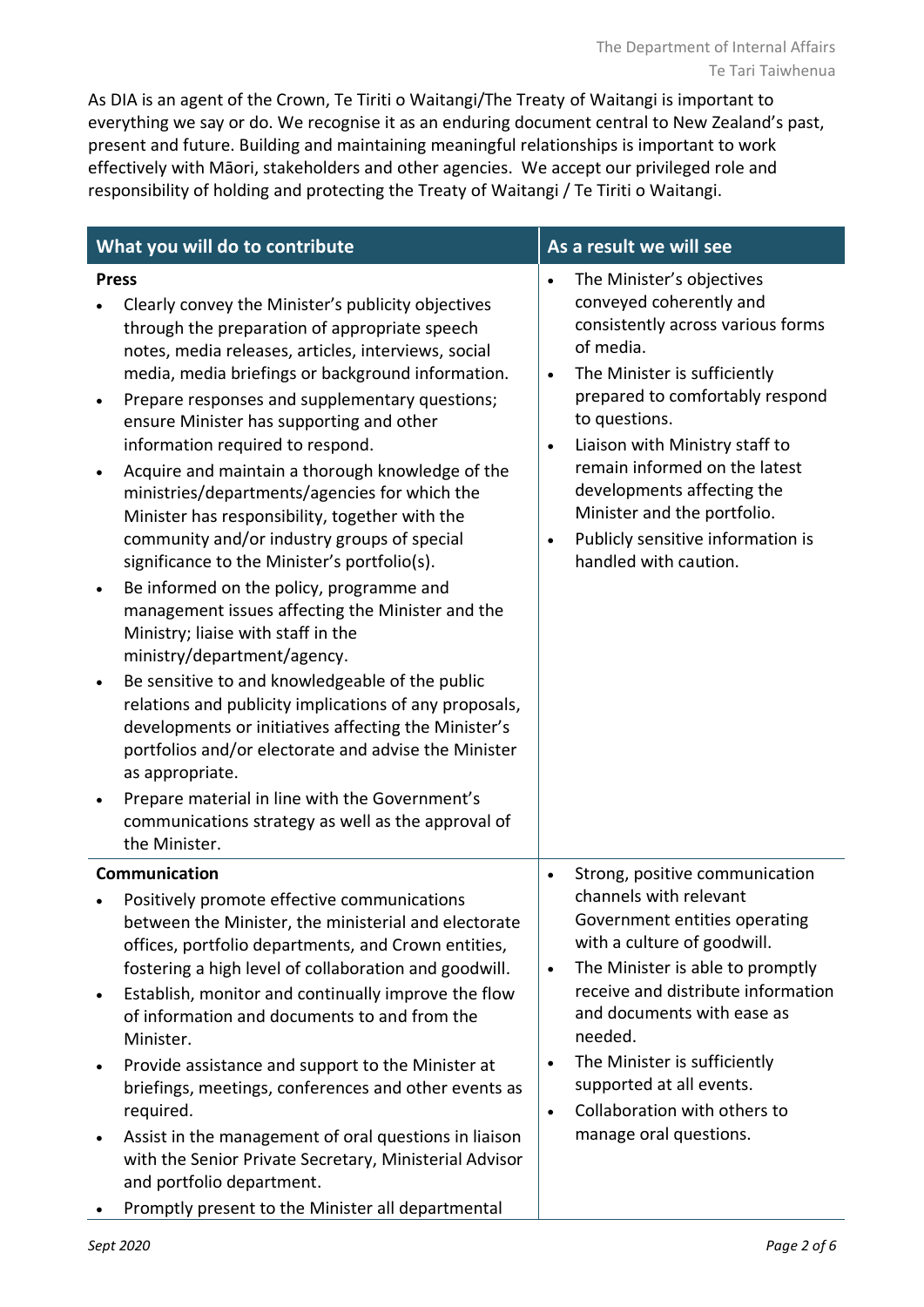| What you will do to contribute                                                                                                                                                                                                                                                                                                                                                                                                                                                                                                                                                                                                                                                                                                                                                                                                                                                                                                           | As a result we will see                                                                                                                                                                                                                                                                                                                                                                                                                                                                                                                                                                                                                                                                                                                                      |  |  |  |  |
|------------------------------------------------------------------------------------------------------------------------------------------------------------------------------------------------------------------------------------------------------------------------------------------------------------------------------------------------------------------------------------------------------------------------------------------------------------------------------------------------------------------------------------------------------------------------------------------------------------------------------------------------------------------------------------------------------------------------------------------------------------------------------------------------------------------------------------------------------------------------------------------------------------------------------------------|--------------------------------------------------------------------------------------------------------------------------------------------------------------------------------------------------------------------------------------------------------------------------------------------------------------------------------------------------------------------------------------------------------------------------------------------------------------------------------------------------------------------------------------------------------------------------------------------------------------------------------------------------------------------------------------------------------------------------------------------------------------|--|--|--|--|
| and agency reports, submissions, briefings,<br>correspondence, oral, email, and social media<br>messages that require appropriate action or<br>direction.                                                                                                                                                                                                                                                                                                                                                                                                                                                                                                                                                                                                                                                                                                                                                                                |                                                                                                                                                                                                                                                                                                                                                                                                                                                                                                                                                                                                                                                                                                                                                              |  |  |  |  |
| <b>Strategic Planning &amp; Work Programme</b><br>Develop communication strategies in conjunction<br>with the Prime Minister's office.<br>Maintain an intimate knowledge of the Minister's<br>$\bullet$<br>House activity, legislative programme, diary, leave<br>and travel commitments.                                                                                                                                                                                                                                                                                                                                                                                                                                                                                                                                                                                                                                                | Accountability for the successful<br>$\bullet$<br>implementation of<br>communication strategies with<br>the Prime Minister's office.<br>Collaborative and effective<br>$\bullet$<br>communications strategies.<br>Work programme is appropriately<br>$\bullet$<br>planned around the Minister's<br>schedule.                                                                                                                                                                                                                                                                                                                                                                                                                                                 |  |  |  |  |
| <b>Information Management</b><br>Keep the Minister aware of the extent and nature of<br>their media coverage; particularly radio and<br>television news.<br>Keep appropriate files of media releases, news<br>clippings, scripts and articles.<br>Post the Minister's speeches and media releases on<br>$\bullet$<br>the Beehive website in a timely manner.                                                                                                                                                                                                                                                                                                                                                                                                                                                                                                                                                                             | The Minister aware of the level<br>$\bullet$<br>and nature of their publicity in the<br>media.<br>Media releases are filed and can<br>$\bullet$<br>be accessed at a later date.<br>Speeches and releases accessible<br>$\bullet$<br>online promptly after release.                                                                                                                                                                                                                                                                                                                                                                                                                                                                                           |  |  |  |  |
| <b>Relationship Management</b><br>Maintain contact with media representatives and<br>facilitate contact between the Minister and the<br>media, subject to the Minister's priorities and<br>publicity objectives.<br>Liaise with journalists in the parliamentary press<br>gallery and in news organisations throughout the<br>country and overseas, providing information,<br>contacts or statements as appropriate.<br>Work closely with the Minister's Private Secretaries<br>and other staff to ensure that duties undertaken are<br>integrated into the work of the Minister's office.<br>Ensure a team approach to all matters both within<br>$\bullet$<br>the Minister's office and with other ministerial<br>offices.<br>Maintain continuing and effective liaison with the<br>$\bullet$<br>Prime Minister's Chief Press Secretary to ensure<br>effort is co-ordinated between all staff responsible<br>for media communications. | The Minister is able to access to<br>$\bullet$<br>the media when required.<br>Strong and effective relationships<br>$\bullet$<br>with media contribute to<br>achieving the Minister's publicity<br>objectives.<br>The work of the Press Secretary is<br>$\bullet$<br>highly integrated into the work of<br>the Minister's office.<br>Office staff remain informed and<br>$\bullet$<br>involved with each other's work.<br>Effective teamwork within the<br>$\bullet$<br>Minister's office and between<br>other ministerial offices and key<br>stakeholders.<br>Prompt and productive liaison<br>$\bullet$<br>with the Prime Minister's Chief<br>Press Secretary ensures an<br>appropriately co-ordinated effort<br>across all media communications<br>staff. |  |  |  |  |
| <b>Risk</b><br>Identify potential areas of risk and develop risk<br>mitigation strategies, in consultation with the                                                                                                                                                                                                                                                                                                                                                                                                                                                                                                                                                                                                                                                                                                                                                                                                                      | Potential risks are dealt with early<br>$\bullet$<br>using risk mitigation strategies.<br>The Minister is aware of potential<br>$\bullet$                                                                                                                                                                                                                                                                                                                                                                                                                                                                                                                                                                                                                    |  |  |  |  |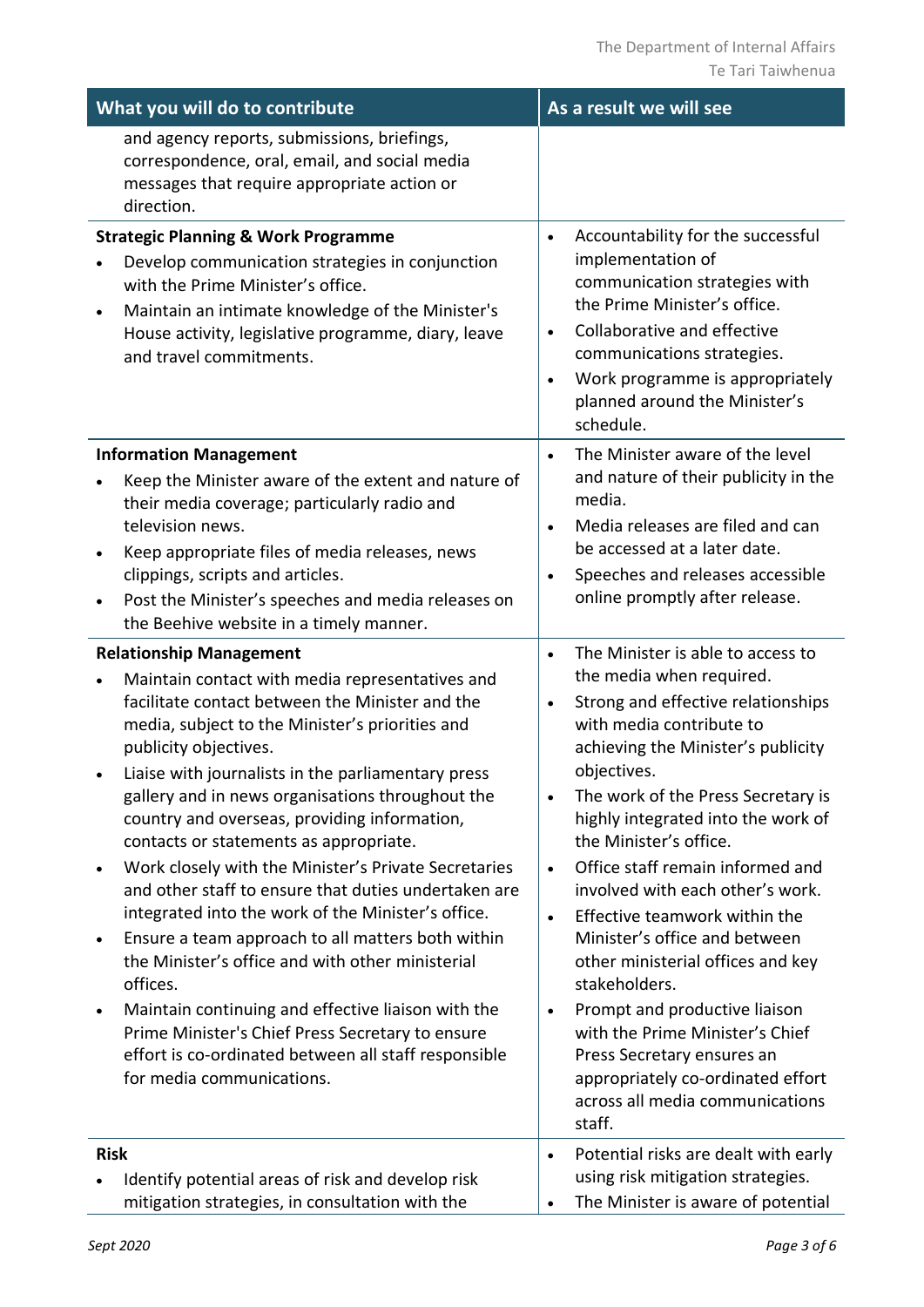| As a result we will see                                                                                                                                                                                                                                                                                                                                                                                                                                                                                      |
|--------------------------------------------------------------------------------------------------------------------------------------------------------------------------------------------------------------------------------------------------------------------------------------------------------------------------------------------------------------------------------------------------------------------------------------------------------------------------------------------------------------|
| risks ahead of time. The Prime<br>Minister's Office is promptly<br>informed of risks as they emerge.                                                                                                                                                                                                                                                                                                                                                                                                         |
| Staff become more efficient and<br>$\bullet$<br>effective in their work through<br>increased knowledge and<br>understanding.<br>New staff are inducted into the<br>$\bullet$<br>office environment and are<br>promptly able to support the<br>Minister.<br>Staff continue to learn and<br>$\bullet$<br>develop through knowledge<br>sharing.<br>The Minister's office managed<br>and staff welfare maintained<br>through periods of change. Staff<br>verbally supported, keeping<br>disruption to a minimum. |
|                                                                                                                                                                                                                                                                                                                                                                                                                                                                                                              |
| Health and safety policies<br>followed<br>An appropriate return to work<br>plan formulated and<br>implemented.                                                                                                                                                                                                                                                                                                                                                                                               |
|                                                                                                                                                                                                                                                                                                                                                                                                                                                                                                              |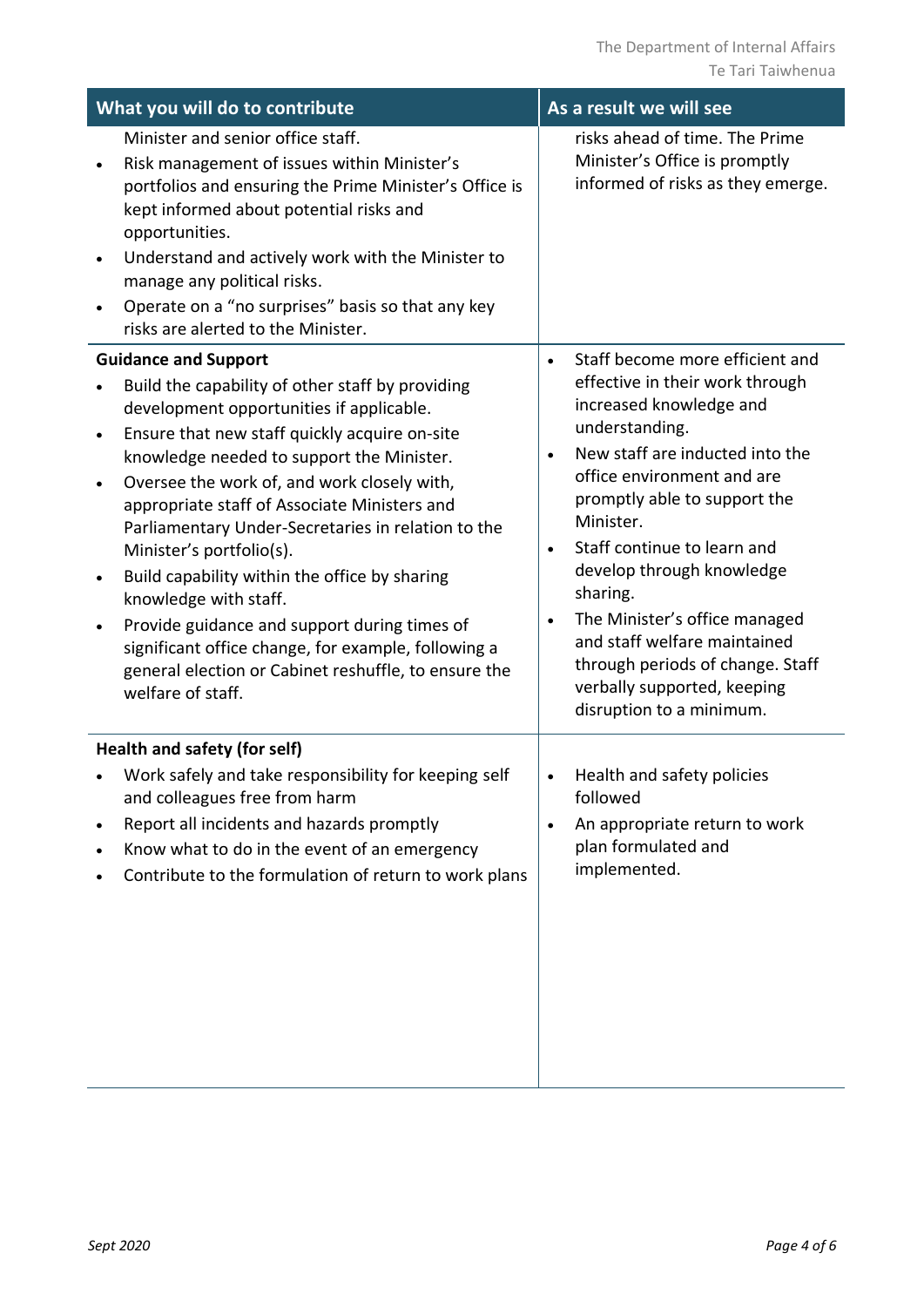| The Department of Internal Affairs |
|------------------------------------|
| Te Tari Taiwhenua                  |

|          | Who you will work with to get the job done                                       | Advise       | Collaborate<br>with | Influence    | Inform       | Manage/<br>lead | Deliver to   |
|----------|----------------------------------------------------------------------------------|--------------|---------------------|--------------|--------------|-----------------|--------------|
| Internal | Minister                                                                         | $\checkmark$ | $\checkmark$        | $\checkmark$ | $\checkmark$ |                 | $\checkmark$ |
|          | Chief of Staff                                                                   |              | ✓                   |              | ✓            |                 | ✓            |
|          | <b>Chief Press Secretary</b>                                                     |              | ✓                   |              | ✓            |                 | $\checkmark$ |
|          | <b>Senior Press Secretary</b>                                                    |              | $\checkmark$        |              | $\checkmark$ |                 | ✓            |
|          | Prime Minister's Office<br>Ministerial office staff                              |              | ✓                   |              | $\checkmark$ |                 | ✓            |
|          | Staff in other Ministers' offices/coalition<br>partner and support party offices |              | ✓                   | ✓            | ✓            |                 | ✓            |
|          | Whips' office                                                                    |              |                     |              | $\checkmark$ |                 |              |
|          | Office of the Clerk                                                              |              |                     |              | $\checkmark$ |                 |              |
|          | <b>Members of Parliament</b>                                                     |              |                     |              | $\checkmark$ |                 |              |
|          | Cabinet Office staff                                                             |              |                     |              | $\checkmark$ |                 |              |
|          | Ministerial Services Portfolio Managers                                          |              | $\checkmark$        |              | $\checkmark$ |                 | $\checkmark$ |
|          | <b>Ministerial Services</b>                                                      |              | ✓                   |              | ✓            |                 | ✓            |
| External | Staff of portfolio departments, ministries and<br><b>State-Owned Enterprises</b> |              | ✓                   | ✓            | ✓            |                 |              |
|          | Press gallery                                                                    |              |                     | $\checkmark$ | $\checkmark$ |                 | $\checkmark$ |
|          | Members of the public                                                            |              |                     |              | $\checkmark$ |                 | ✓            |
|          | Minister's constituents                                                          |              |                     |              | $\checkmark$ |                 | $\checkmark$ |
|          | Party officials                                                                  |              | ✓                   |              | ✓            |                 | ✓            |
|          | Sector interest groups                                                           |              | ✓                   | ✓            | ✓            |                 | ✓            |

| <b>Your delegations</b>                   |     |
|-------------------------------------------|-----|
| Human Resources and financial delegations | Nil |
| Direct reports                            | Nil |

| Your success profile for this role                                                                                                                                                        | <b>What you will bring specifically</b>                                                                                                                                   |  |  |  |
|-------------------------------------------------------------------------------------------------------------------------------------------------------------------------------------------|---------------------------------------------------------------------------------------------------------------------------------------------------------------------------|--|--|--|
| At DIA, we have a Capability Framework to help<br>guide our people towards the behaviours and<br>skills needed to be successful. The core success<br>Profile for this role is Specialist. | <b>Experience:</b><br>A tertiary level qualification in a relevant<br>discipline or equivalent relevant<br>experience.                                                    |  |  |  |
| <b>Keys to Success:</b><br>Problem solving<br>Critical thinking<br>Interpersonal savvy                                                                                                    | Experience in effectively managing a wide<br>range of relationships.<br>A history of achievement in the delivery of<br>٠<br>high quality media/communication<br>services. |  |  |  |
| Navigating complexity                                                                                                                                                                     | Knowledge:                                                                                                                                                                |  |  |  |
| Communicating with influence<br>Technical and specialist learning                                                                                                                         | Extensive knowledge of the machinery of<br>Government.<br>Strong knowledge of IT systems and                                                                              |  |  |  |